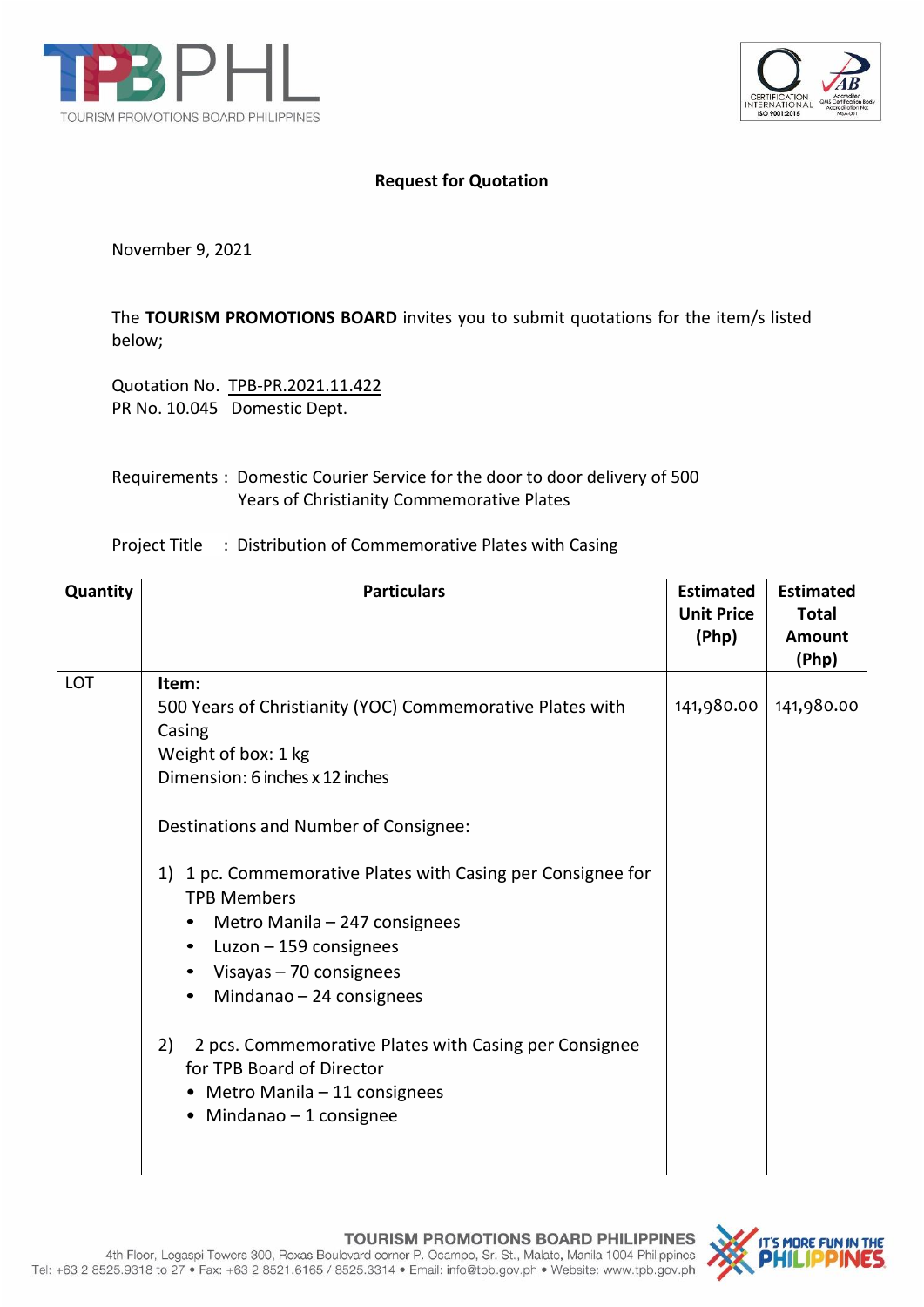| 3) 1 pc. Commemorative Plates with Casing per Consignee for<br><b>DOT Attached Agencies</b><br>• Metro Manila $-8$ consignees<br>$\bullet$ Luzon - 1 consignee                                                                                                                                                            |                                                                                                      |  |
|---------------------------------------------------------------------------------------------------------------------------------------------------------------------------------------------------------------------------------------------------------------------------------------------------------------------------|------------------------------------------------------------------------------------------------------|--|
| 4) 5 pcs. Commemorative Plates with Casing for DOT office<br>• Metro Manila - 1 consignee                                                                                                                                                                                                                                 |                                                                                                      |  |
| 5) 1 pc. Commemorative Plates with Casing per Consignee for<br><b>DOT Regional Offices</b><br>• Metro Manila $-2$ consignees<br>$\bullet$ Luzon - 6 consignees<br>• Visayas $-3$ consignees<br>$\bullet$ Mindanao - 5 consignees<br>Note: Bidders should accomplished the Technical<br>Specification Compliant form below |                                                                                                      |  |
| <b>TECHNICAL SPECIFICATIONS</b>                                                                                                                                                                                                                                                                                           | Statement of<br>Compliance<br><b>Bidders must</b><br>state here either<br>"Comply" or "Not<br>Comply |  |
| Items will be pick up at TPB office for Complete<br>Packaging and labelling                                                                                                                                                                                                                                               |                                                                                                      |  |
| All necessary labels and materials should be<br>provided by the winning service provider                                                                                                                                                                                                                                  |                                                                                                      |  |
| Door to Door Air Freight Delivery Service<br>Supplier will pay the amount to TPB in case of lost<br>or damages.                                                                                                                                                                                                           |                                                                                                      |  |
| Submit delivery timelines during submission of<br>bid.                                                                                                                                                                                                                                                                    |                                                                                                      |  |
| The winning service provider will assign a contact<br>person to monitored the delivery of item                                                                                                                                                                                                                            |                                                                                                      |  |
| Supplier to submit to TPB a consolidated copy of<br>the proof of delivery of the recipient immediately<br>after the delivery of item                                                                                                                                                                                      |                                                                                                      |  |
| Ensure that the item are properly package and<br>delivered in good conditions when arrived to<br>consignee in the shortest possible time                                                                                                                                                                                  |                                                                                                      |  |
| Provide cost quotation per box/weight and per<br>destinations                                                                                                                                                                                                                                                             |                                                                                                      |  |
| TPB will only charge on actual delivered items and<br>should not be over the Contract Amount.                                                                                                                                                                                                                             |                                                                                                      |  |
| Duties and taxes, destination clearance, export<br>declaration, enhanced liabilities, priority services,                                                                                                                                                                                                                  |                                                                                                      |  |